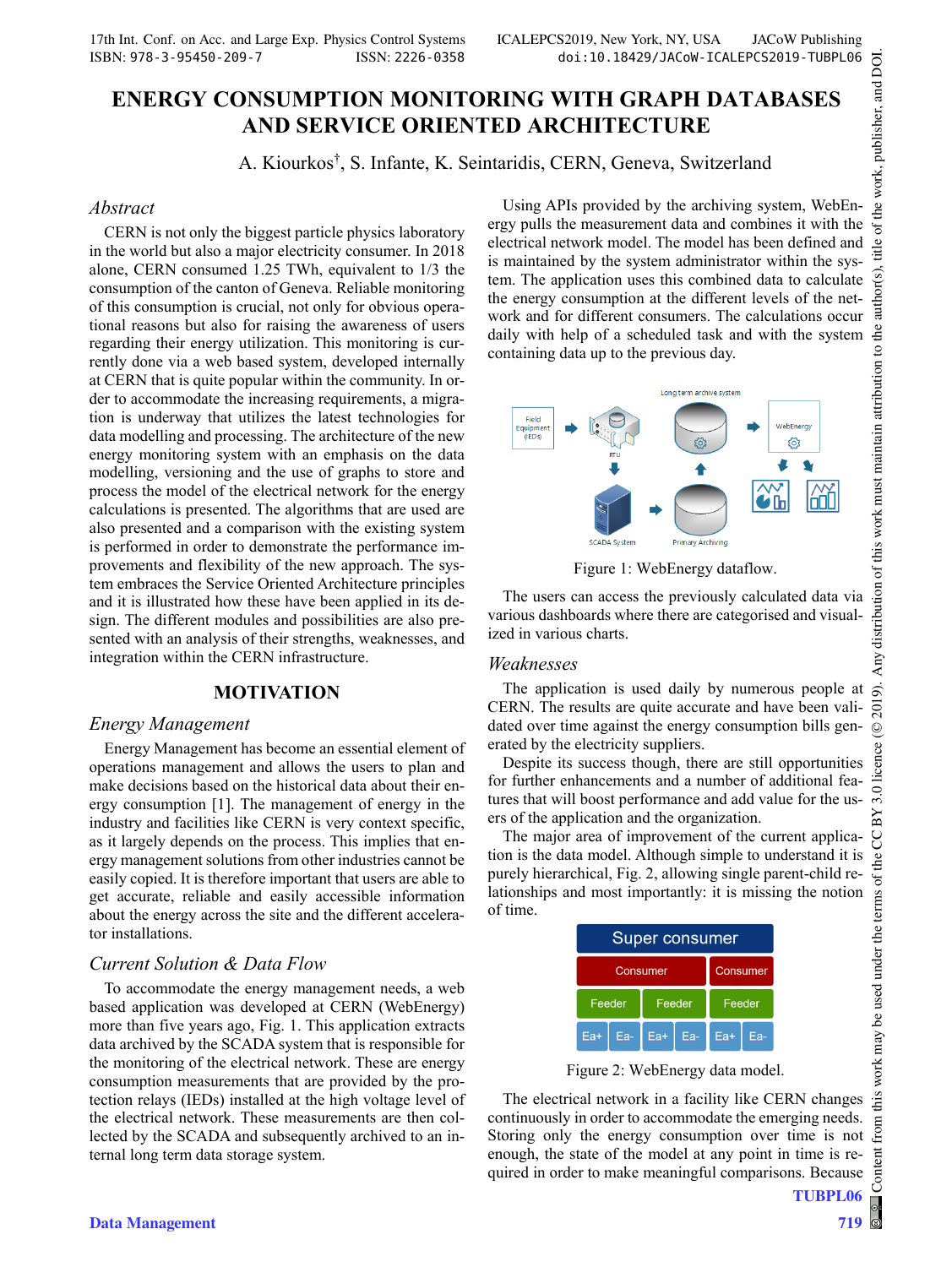17th Int. Conf. on Acc. and Large Exp. Physics Control Systems ICALEPCS2019, New York, NY, USA JACoW Publishing ISBN: 978-3-95450-209-7 ISSN: 2226-0358 doi:10.18429/JACoW-ICALEPCS2019-TUBPL06

 $\frac{1}{1}$ of the rigidity of the current structure, retrospective calculations or corrections are tedious, error prone and in many cases not feasible. Overall the current model leads to data loss with regards to the electrical network evolution over time, and is quite "expensive" to keep updated.

To address these issues several different concepts and technologies have been examined with an emphasis on open source technologies, maintainability and future proof design. An introduction on the most important ones and the ones chosen for the implementation of WebEnergy 2.0 is attempted in the sections that follow.

# **A GRAPH THEORY & GRAPH DATABASES PRIMER**

#### *History*

DOI.

Graphs have existed for centuries with the most famous example dating back to 1736. It was when Leonhard Euler solved the "Seven Bridges of Königsberg" problem. In brief, the problem in question was whether it was possible to visit all four areas of the city connected by seven bridges, while only crossing each bridge once. This lead to the groundwork of graph theory and its mathematics by Euler [2].

#### *Basic Concepts & Terminology*

Graphs and their use in graph databases consist usually of the following four building blocks:

*Nodes or Vertices* – These are the objects that make up the graph, the "nouns" in object oriented terms.

*Relationships or Edges* – These are links between the nodes, the "verbs" that give context to the nodes.

*Labels* – Labels are a mechanism to logically group nodes.

 *Properties* – These are attributes that can contain a variety of data types providing the state of the model.

### *Graph Types*

**720**

Graphs exist almost everywhere and they come in different shapes and sizes. Although in classic graph theory nodes have one relationship between nodes, most realworld graphs have many relationships and can contain even self-referencing edges [3], Fig. 3.



Figure 3: Graph types.

Table 1: Graph Types

| <b>Graph properties</b>                | <b>Description</b>                                                            |  |  |
|----------------------------------------|-------------------------------------------------------------------------------|--|--|
| Connected                              | A path between any two<br>in the graph exists                                 |  |  |
| Disconnected                           | Nodes many not have a<br>path between them                                    |  |  |
| Weighted                               | relationships be-<br>The<br>tween the nodes contain<br>domain specific values |  |  |
| Unweighted                             | relationships be-<br>The<br>tween the nodes do not<br>contain any values      |  |  |
| Directed                               | The edges have direction                                                      |  |  |
| Undirected                             | The edges do not have a<br>direction                                          |  |  |
| Acyclic                                | A graph with no cycles<br>(starting and ending in the<br>same node)           |  |  |
| Cyclic                                 | A graph with cycles                                                           |  |  |
| Sparse                                 | A graph with few edges                                                        |  |  |
| Dense                                  | A graph with many edges                                                       |  |  |
| Monopartite, bipartite<br>or k-partite | Whether nodes connect to<br>one or many other node<br>types                   |  |  |

#### *Graph Algorithms*

The number of graph algorithms is vast [4] and it would be impossible to list them all here but they can be very broadly grouped into the following four categories:

**Graph search algorithms** – Algorithms used for traversing the graph either for searching a specific item or general exploration (e.g. Breadth First Search, Depth First Search).

**Pathfinding algorithms** – Algorithms that allow you to find the optimum path between nodes (e.g. Dijkstra's algorithm).

**Graph centrality algorithms** – Algorithms to identify the most important nodes within a graph and their impact on the overall network (e.g. PageRank, Eigenvector Centrality).

**Community detection algorithms** – Detection community formation in networks (e.g. Louvain algorithm, Balanced Triads).

#### *Graph vs Relational Databases*

Relational databases (RDBMS) have existed for decades and have been the workhorse of the industry for storage in data oriented applications. Their value is undisputed with features like concurrency control, transaction management, data integrity mechanisms, common query language (SQL), abundance of tools, frameworks and expertise.

In the recent years though, due to the size, speed and complexity of the data, the relational model has shown its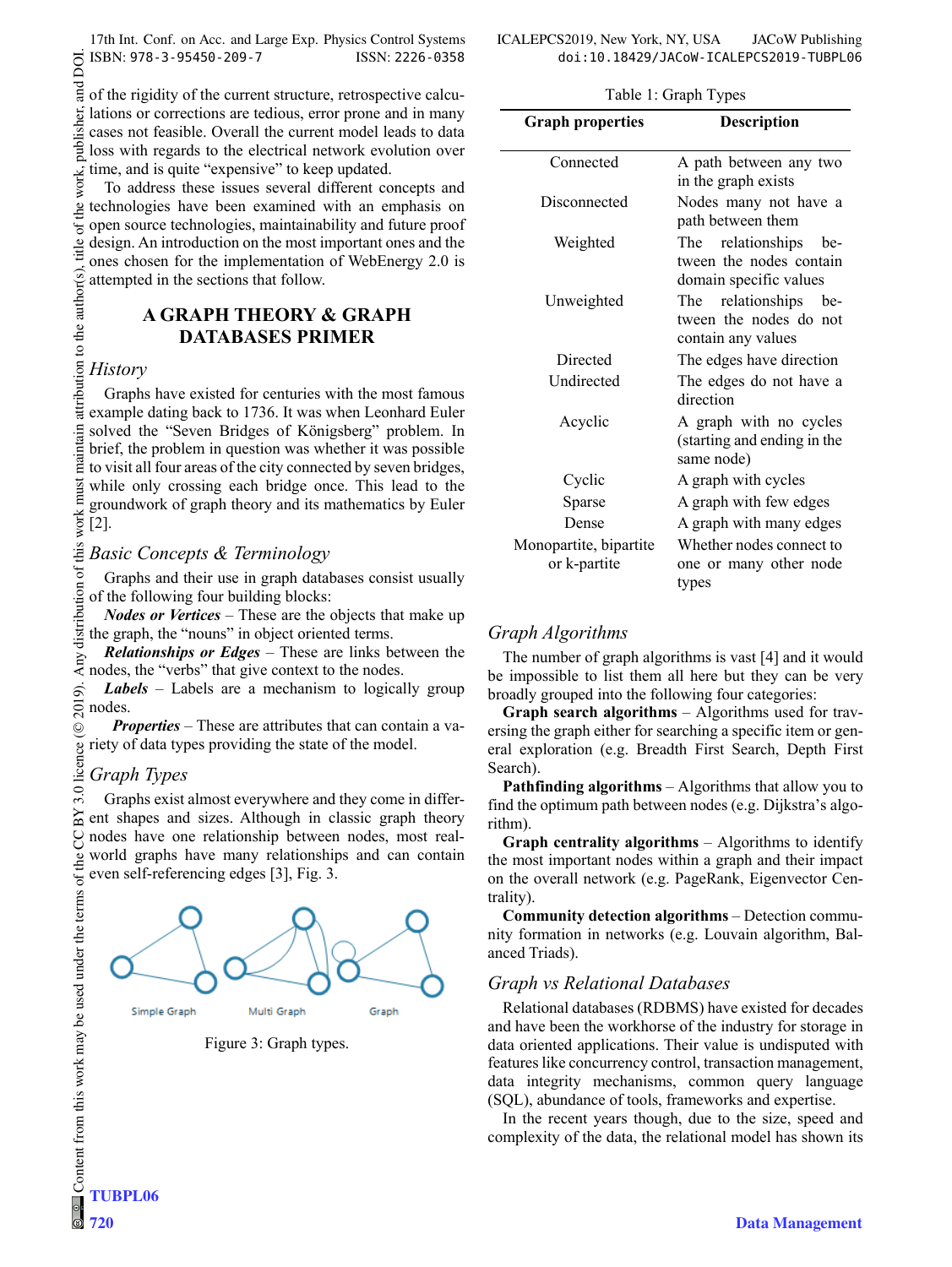weaknesses that are particularly evident when complex interconnected data is involved. Furthermore, the schema based data model sets limits on how the data will be stored, requiring extensive normalization and filtering in order to handle the vast amounts of unstructured data that is generated today [5].

RDBMS use foreign keys to mark relationships between tables. This is fine for "shallow" relationships but when "deep" relationships are involved the limitations of join operations become apparent, with performance and complexity implications. Foreign keys are not "real relationships" as context information missing, Fig. 4.



Figure 4: Relational model for capturing connections.

In comparison graphs databases are more performant with connected data, Fig. 5. The relationships in graph database systems are first class citizens and their schema-less approach allows to move very quickly from the drawingboard to the database without elaborate normalising steps.



Figure 5: Graph model for capturing connections.

There are two prevalent models in the realisation of the graph in modern graph databases, the Labelled property graph and the Resource Description Framework [6]. Description of these models is beyond the scope of this paper but it is sufficient to say that the Labelled Property graph is the most popular form of graph model and is used by the most popular graph database currently, Neo4j [7].

# **SERVICE ORIENTED ARCHITECTURE & MICROSERVICES**

# *Definition*

Service Oriented Architecture (SOA) is a software architecture style that aims to achieve loose coupling between interacting software components and reusability in different contexts. This takes the form of services that are provided by the different application components. These components usually communicate via a specific communication protocol over the network [8]. One of the defining principles of a service in SOA is that it owns the data under its responsibility and operations on that data.

The concept is not new and has existed in many forms over years, some examples are:

- Web services
- OPC-UA
- gRPC
- Messaging (ActiveMQ, JMS etc.)

The main focus of SOA systems has been the loose coupling between the components and in order to accomplish this in many occasions some type of communication bus is involved, Fig.6. This is called an Enterprise Service Bus (ESB).



Figure 6: Service Oriented Architecture.

#### *Microservices*

The latest architectural trend in software systems is microservices. The concept can be considered an evolution of the SOA with the main differences being the communication patterns, granularity of the services and stronger embrace of cloud technologies that are now ubiquitous [9].

Microservices communicate directly with each other using lightweight protocols and messaging. This allows to have separate release cycles between services and different teams working independently with clearly defined interface points, Fig.7. This modularization aims to also improve reusability and lead to shorter release cycles allowing to deliver new features in shorter times. On the other hand the presence of a greater number of "moving parts" within a microservice based system increases the operation overhead and makes integration testing more complicated.

Regarding the granularity of microservices there is no universal consensus and it is highly dependent on the subject domain. In general the service should not be too small so that the runtime overhead complexity exceed its benefits.



Figure 7: Microservices Architecture.

**TUBPL06**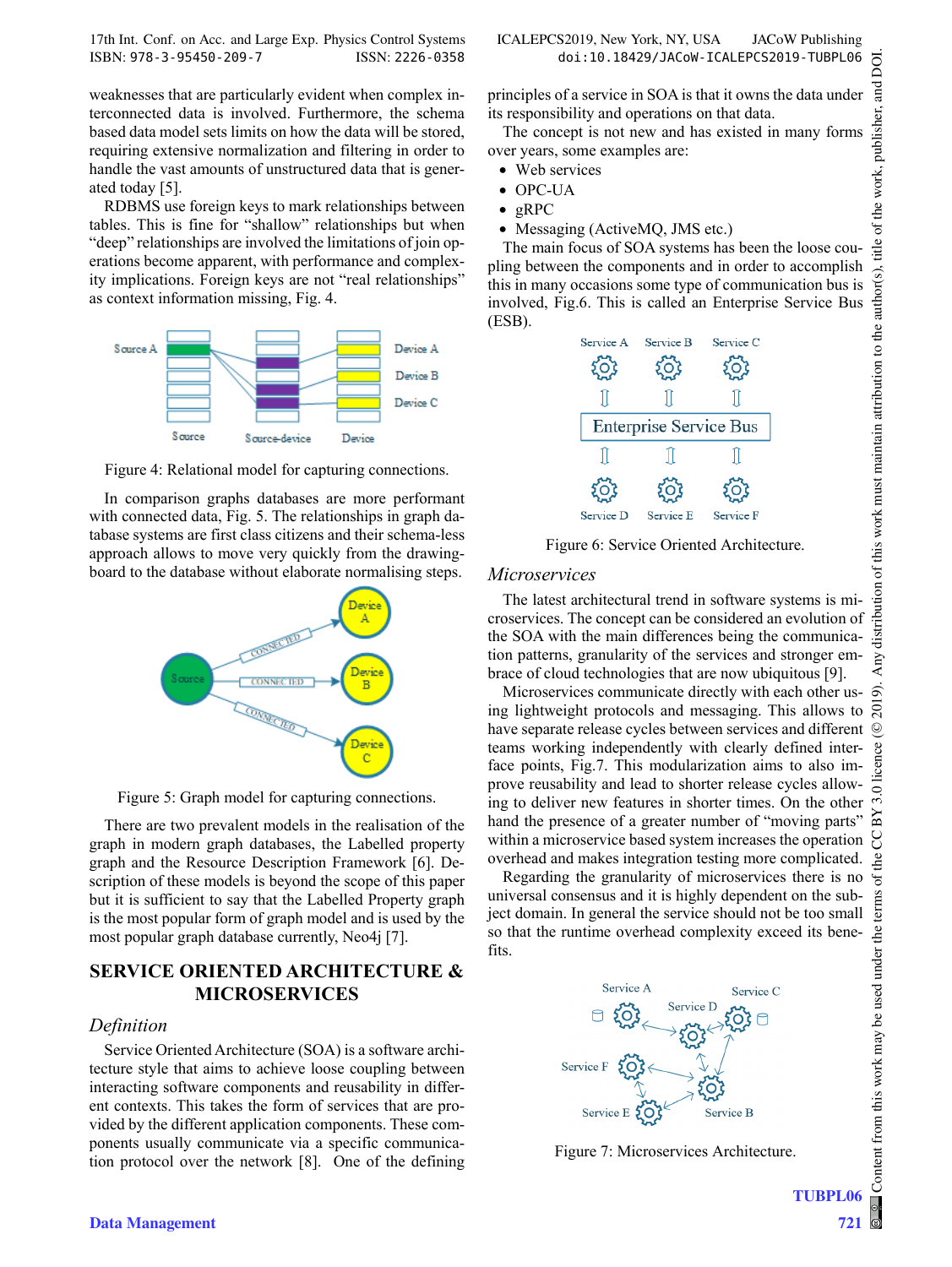# **WEBENERGY 2.0**

# *Design Goals & Architecture*

The main goals that were set for the design of the new system have been:

- Increase data model flexibility so that different versions of the network model can co-exist.
- Introduce the notion of time in the network model so that past calculations can be matched to the corresponding layout of the network.
- Split the system into clearly defined services to allow to mix different technologies in order to benefit from different frameworks and tools.
- Explore the possibility of power calculations.
- Introduce live energy monitoring consumption (last 15)  $\sim$  30 minutes) compared to only the previous day of the current system.
- Explore energy consumption forecasting.
- Integrate virtual invoicing to make the users aware of their energy usage.

maintain attribution to the author(s), title of the work, publisher, and DOI. The architecture of WebEnergy 2.0 has been designed around separate services that collaborate and make the complete energy management system. The layout of these architecture and the interaction between the different services is explained in the sections that follow.

# *Hybrid Data Management*

 $\circledcirc$  2019). Any distribution of this work must maintain attribution to the author(s), title of the work, publisher, and DOI. WebEnergy 2.0 uses two data management paradigms, relational and graph. The redesigned data model with the support of versioning is stored in a relational database  $\overline{H}$ along with all other application data (settings, statistics etc.), and as it is demonstrated later is exposed to the different services of the system via a dedicated REST API.  $\overline{5}$ 

The graph database (Neo4j) is used as an ephemeral data store, where the different versions of the model are loaded in order to utilise its powerful traversal algorithms and perform the energy consumption calculations quickly and ef- $3.01$ ficiently.

This approach allows to utilise existing infrastructure for availability and data consistency and at the same time use more modern approaches for the data handling and calculations.

# terms of *Services*

©

licence

 $_{\rm BV}$ S de

the i

Le may

 $\overline{9}$ 

nust

this work

distribution of

The services have been designed to be self-contained, represent a specific business entity and act as black box for the consumers of the service, Fig. 8.

under *Data REST API* – With the use of Spring Data REST, this service exposes the different tables of the database as REST endpoints following the HATEOAS principles. The hypermedia format supported by Spring Data REST is HAL. These endpoints will be used by the different services to access the relational database.

*Data Sanitization Service* – This service is responsible  $\ddot{\ddot{\Xi}}$  for the detection of abnormalities in the incoming measurement data from the devices. It can happen that there is a faulty equipment reporting erroneous measurements or an

*Data Import Service* – The data import service is for importing the raw data from the long term archiving system and/or HDFS. The new long term archiving system (NXCALS) is heavily based on Apache Spark and at the same time the archive data from the SCADA archive database is imported daily into HDFS as parquet files. This implies that the data can be imported via two sources, as required, either from the long term archive storage or directly via HDFS. The service will be able to handle both data sources.

*Graph & Calculation Service* – The existing WebEnergy application uses iterative algorithms for the calculation of the energy consumption at the different levels of the network model. This although simple to implement, suffers in terms of performance.

During the investigation for the new architecture, a graph database (Neo4j) was examined as the engine for the energy calculations. Neo4j supports user-defined functions that can be used to take advantage of it power graph engine to offload tasks to the graph database [10]. The electrical network model consists of highly interconnected data, thus suitable use case for a graph database.

We have developed a user function inside Neo4j that uses recursion to calculate the energy consumption in various versions of the network model. The tests showed that for any version of the network, with approximately 5000 nodes and 10000 relationships, the computation of the energy consumption for the complete model takes less 20ms. This gives the possibility to the users to perform on the fly calculations for any version of the network model.

The graph and calculation service is responsible for the following tasks:

- Loading the model from the relational database and import to Neo4j for the energy calculations.
- Retrieve the results for the calculation of the different versions of the model from Neo4j and save to the database or serve them to the Administration or User service for displaying in the Administrator or User Interface.
- Receive alternative representations of the model from the administrative service and import to Neo4j for the energy calculations.

*Administration Service* – The Administration Service takes care of the functionalities related to the management of the model, like:

- Modifying the existing network model
- Creating different versions of the model
- Launching calculations

*User Stats service* – The User Stats service is responsible for retrieving information from the user interface of the application and store usage data via the REST API to the database. This enables the analysis in order to further understand how the application is utilised by the users, identify potential problems and in general provide relevant usage analytics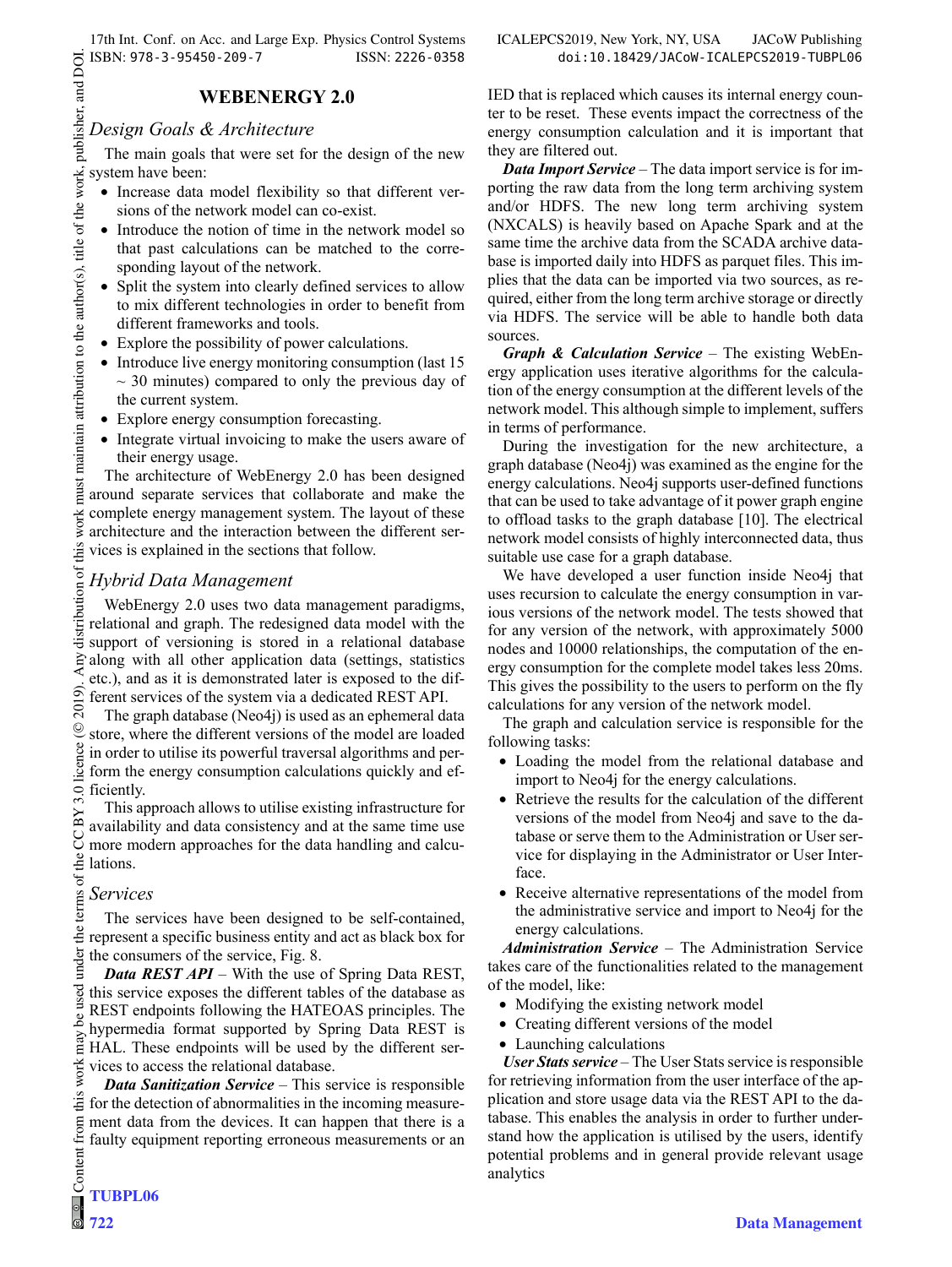

Figure 8: WebEnergy 2.0 Architecture.

*Real Time Service* – This service is responsible for calculating the status on network model in terms of energy consumption using real time telemetry data.

This allows the visualisation of the current energy dataflow within the last hour or less.

The service will be implemented using the actor model [11] where every actor is responsible for maintaining the status of the different nodes in the network model. The service exposes http endpoints for the monitoring, control and data feed for the visualisation of the current values

*User Interface Service* - The user interface service shall be responsible for serving the user interface of the system. This would be equivalent to an API gateway in microservices terms. It will be implemented using Spring Boot and a number of REST endpoints shall be exposed for monitoring, control and serving the front end.

# **CONCLUSIONS**

The development of WebEnergy 2.0 is underway with some services of the application completed and others being developed. The microservices approach has provided benefits in terms of independent work streams and early delivery, as some services are operational without the need for the whole system to be in place. In addition the modularity of the codebase has enabled us to introduce new members to the project in less time when compared to monolithic applications where the new members require significant time to get acquainted with large codebases. The additional operational overhead has also become visible as additional infrastructure is required to deploy and monitor these services. The hybrid approach for the data model (relational  $+$  graph) has allowed us to use the best of both worlds and address the shortcomings of the previous data model.

# **REFERENCES**

- [1] K. Vikhorev, R. Greenough, and N. Brown, "An advanced energy management framework to promote energy awareness," Journal of Cleaner Production, vol. 43, pp. 103-112, 2013/03/01/ 2013, doi: https://doi.org/10.1016/j.jclepro.2012.12.012.
- [2] I. Gribkovskaia, Ø. Halskau Sr., and G. Laporte, "The bridges of Königsberg—A historical perspective," *Networks, vol. 49, no. 3, pp. 199-203, 2007, doi:*  $\frac{2007}{49}$ <br>10.1002/net.20159. 10.1002/net.20159*.*